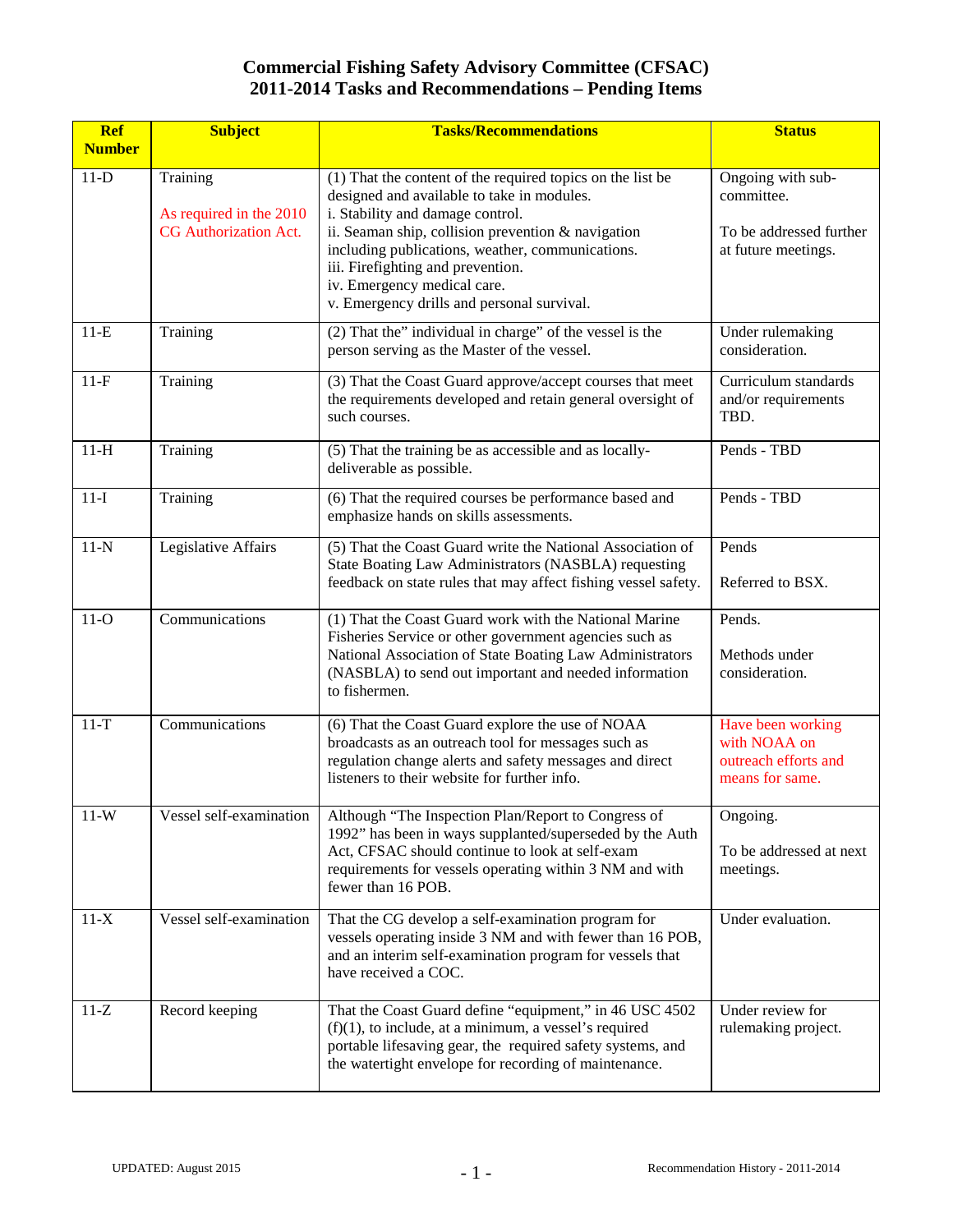| <b>Ref</b><br><b>Number</b> | <b>Subject</b>                               | <b>Tasks/Recommendations</b>                                                                                             | <b>Status</b>                     |
|-----------------------------|----------------------------------------------|--------------------------------------------------------------------------------------------------------------------------|-----------------------------------|
|                             |                                              |                                                                                                                          |                                   |
| $11 - 2 - D$                | Update 1992 Inspection                       | That the U.S. Coast Guard update the data in the 1992                                                                    | Pends                             |
|                             | <b>Report to Congress</b>                    | Inspections Report to Congress, to include data from<br>NIOSH's studies.                                                 |                                   |
| $11 - 2 - E$                | Documentation of                             | That the master of a fishing vessel operating beyond 3 NM                                                                | For the most part,                |
|                             | safety assessments                           | be required to document and notify owner of monthly self                                                                 | required by the CGAA.             |
|                             |                                              | safety assessments of all emergency equipment (Part 28),                                                                 | To be addressed in                |
| $11 - 2 - G$                |                                              | watertight envelope, and bilge alarm and pumping system.<br>That if a fisherman is in possession of a current 200 ton or | rulemaking project.<br><b>TBD</b> |
|                             | Training requirements<br>from CGAA -         | above mariner license, this will satisfy the fire fighting                                                               |                                   |
|                             | Firefighting                                 | training requirement.                                                                                                    |                                   |
| $11 - 2 - H$                | Training requirements                        | That minimum competencies for required medical training                                                                  | <b>TBD</b>                        |
|                             | from CGAA - Medical                          | be American Red Cross/American Heart Association or                                                                      |                                   |
|                             | Care                                         | other USCG-accepted or approved basic CPR/First Aid                                                                      |                                   |
|                             |                                              | with a 5 year re-currency.                                                                                               |                                   |
| $11 - 2 - I$                | Training requirements                        | That a USCG-approved course for damage control and                                                                       | <b>TBD</b>                        |
|                             | from CGAA - Stability                        | stability be recognized to meet this training. Also that a                                                               |                                   |
|                             |                                              | 200 ton or higher license meets the requirement for stability                                                            |                                   |
|                             |                                              | training.                                                                                                                |                                   |
| $11 - 2 - J$                | Training requirements                        | That if a fisherman has taken a USCG-accepted Personal                                                                   | <b>TBD</b>                        |
|                             | from CGAA - Survival                         | Survival Techniques Course plus a USCG-accepted Drill                                                                    |                                   |
|                             | Equipment, Procedures,                       | Conductor course, this will satisfy the Survival Equipment,                                                              |                                   |
|                             | and Onboard Drills                           | Procedures and Onboard Drills training requirement.                                                                      |                                   |
| $11 - 2 - K$                | Training requirements<br>from CGAA - Weather | That the 100 ton or higher license be accepted in lieu of the<br>Weather training requirement.                           | <b>TBD</b>                        |
| $11 - 2 - L$                | Trng Req from CGAA -                         | That 180 days of sea time with navigation duties on a                                                                    | Not passed. N/A,                  |
|                             | Seamanship and                               | commercial vessel without a marine incident is equivalent                                                                | however, experience               |
|                             | Navigation                                   | for Seamanship & Navigation.                                                                                             | may be considered                 |
| $11 - 2 - M$                | Training requirements                        | That if a fisherman has a current operator UPV or above                                                                  | TBD                               |
|                             | from CGAA - Collision                        | mariner license, this will satisfy the Collision Avoidance                                                               |                                   |
|                             | Avoidance                                    | training requirement.                                                                                                    |                                   |
| $11 - 2 - N$                | <b>Training Requirements</b>                 | That the USCG allow commercial fishing vessel operators 5                                                                | <b>TBD</b>                        |
|                             | Completion                                   | years after publication of a standard curriculum to complete<br>all training modules.                                    |                                   |
|                             |                                              |                                                                                                                          |                                   |
| $13-B$                      | Training                                     | That the training requirements referenced in the 2010 Auth                                                               | Pends - TBD.                      |
|                             |                                              | Act, be treated as ACCEPTED training and be:                                                                             |                                   |
|                             |                                              | a. ACCESSIBLE to remote homeports and fishermen;                                                                         |                                   |
|                             |                                              | b. AFFORDABLE to reduce cost barriers to compliance;                                                                     |                                   |
|                             |                                              | c. RELEVANT to fishing culture and terminology; and                                                                      |                                   |
|                             |                                              | d. Student Centered with teaching methodologies that are                                                                 |                                   |
|                             |                                              | HANDS-ON, interactive performance-based, and with                                                                        |                                   |
|                             |                                              | skills-based assessments vs exams.                                                                                       |                                   |
| $13-C$                      | Training                                     | That there be no license substitute or STCW BST certificate                                                              | $Agree - TBD$ .                   |
| $13-D$                      | Training                                     | to meet the equivalency for the Drill Conductor course.<br>That a 500-ton Mate license or higher obtained within 5 yrs   | Pends - TBD.                      |
|                             |                                              | as equivalency for Damage Control and Stability training.                                                                |                                   |
| $13-E$                      | Training                                     | That basic firefighter or 500-ton Mate license or higher                                                                 | Pends - TBD.                      |
|                             |                                              | obtained within 5 yrs as equivalency for Firefighting trng.                                                              |                                   |
| $13-F$                      | Training                                     | That for the topics of seamanship, collision prevention,                                                                 | Pends - TBD.                      |
|                             |                                              | watchkeeping, navigation, fatigue & weather, a 500-ton                                                                   |                                   |
|                             |                                              | Mate license or higher be equivalent for a certificate.                                                                  |                                   |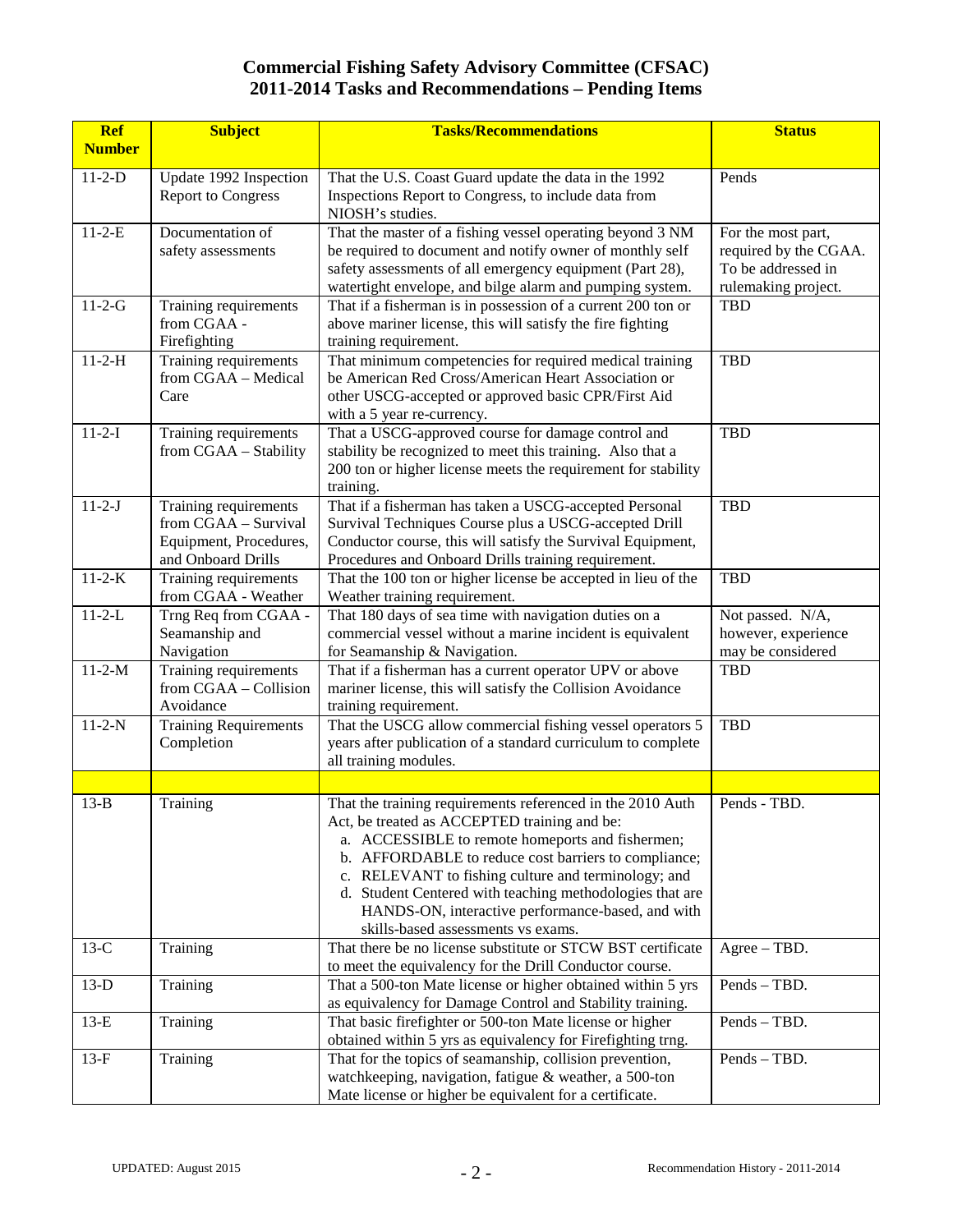| <b>Ref</b><br><b>Number</b> | <b>Subject</b>           | <b>Tasks/Recommendations</b>                                                                                                | <b>Status</b>                                    |
|-----------------------------|--------------------------|-----------------------------------------------------------------------------------------------------------------------------|--------------------------------------------------|
| $13-G$                      | New Vessel               | That in addition to the standards set forth in 33CFR 183, the                                                               | Pends - TBD.                                     |
|                             | Construction             | Coast Guard should review and adopt applicable standards                                                                    |                                                  |
|                             |                          | for construction of vessels under 50 feet in length such as                                                                 |                                                  |
|                             |                          | from ABYC and the ABS yacht code.                                                                                           |                                                  |
| $13-H$                      | New Vessel               | That the construction standards for vessels under 50 feet in                                                                | Pends - TBD                                      |
|                             | Construction             | length provide:                                                                                                             |                                                  |
|                             |                          | a. A minimum standard for the construction and                                                                              |                                                  |
|                             |                          | maintenance of a watertight envelope for the vessel;                                                                        |                                                  |
|                             |                          | b. Minimum reserve buoyancy for decked vessels; and                                                                         |                                                  |
|                             |                          | c. Minimal standards for internal floatation for open                                                                       |                                                  |
|                             | New Vessel               | boats.                                                                                                                      | Pends - TBD                                      |
| $13-I$                      | Construction             | That, prior to deployment in any fishery, builders or owners<br>of newly constructed vessels under 50 feet in length should |                                                  |
|                             |                          | document to the Coast Guard that the vessel was                                                                             |                                                  |
|                             |                          | constructed per the required standards. The Coast Guard                                                                     |                                                  |
|                             |                          | should determine compliance, or authorize third-party                                                                       |                                                  |
|                             |                          | examiners or marine surveyors to do so.                                                                                     |                                                  |
| $13-J$                      | Stability                | That the Coast Guard establish simplified stability criteria                                                                | Pends - TBD                                      |
|                             |                          | for vessels under 50' in length.                                                                                            |                                                  |
| $13-K$                      | <b>High Water Alarms</b> | That the Coast Guard amend 46 CFR 28.250 by removing                                                                        | Pends - TBD                                      |
|                             |                          | the phrase "On a vessel 36 feet (11.8 meters) or more in                                                                    |                                                  |
|                             |                          | length" limitation for applicability.                                                                                       |                                                  |
| $13-L$                      | New Vessel               | That vessels under 50 feet in length, built or under                                                                        | Pends - TBD                                      |
|                             | Construction             | construction prior to the implementation of construction                                                                    |                                                  |
|                             |                          | standards, should be subject to the standards where                                                                         |                                                  |
|                             |                          | practicable, as follows:                                                                                                    |                                                  |
|                             |                          | Not required (vessel is grandfathered);<br>a.                                                                               |                                                  |
|                             |                          | Phased in over a specific time period;<br>b.                                                                                |                                                  |
|                             |                          | Required after a major conversion; or<br>c.<br>Required immediately<br>d.                                                   |                                                  |
| $13-M$                      | Training                 | That the Coast Guard establish the training requirements in                                                                 | Pends - TBD                                      |
|                             |                          | the 2010 Auth Act; consist of 4 stand alone modules:                                                                        |                                                  |
|                             |                          | a. Medical -1 day;                                                                                                          | Fatigue training not                             |
|                             |                          | b. Survival, Firefighting & Drills -2 days;                                                                                 | required by the law, but                         |
|                             |                          | c. Stability & Damage Control -1 day;                                                                                       | could be included with                           |
|                             |                          | d. Seamanship, collision, navigation, weather, fatigue,                                                                     | collision avoidance and                          |
|                             |                          | watchkeeping -1 day;                                                                                                        | navigation.                                      |
|                             |                          | And, that a curriculum be developed with lessons plans                                                                      |                                                  |
|                             |                          | similar in format to the 1995 Survival & Drills course.                                                                     |                                                  |
| $13-N$                      | Training                 | That sea time not be an equivalency for any of the training                                                                 | Recommended to be                                |
|                             |                          | requirements in the 2010 Auth Act.                                                                                          | deleted by 14-B.                                 |
| $13-O$                      | Training                 | That the training requirements in the 2010 Auth Act be                                                                      | Pends - TBD                                      |
|                             |                          | based on, at a minimum, objectives developed by the<br>Committee on: Weather ,Seamanship, Fatigue, Collision                | Fatigue training not<br>required by the law, but |
|                             |                          | Avoidance, Stability, Damage Control, and Watchkeeping.                                                                     | could be included.                               |
| $13-P$                      | Training                 | That any public or private entity with appropriate training                                                                 | Agree - TBD                                      |
|                             |                          | resources and qualified instructors be reviewed by the Coast                                                                |                                                  |
|                             |                          | Guard for approval to conduct the training. Qualified                                                                       |                                                  |
|                             |                          | instructors should have a commercial fishing background                                                                     |                                                  |
|                             |                          | and have completed the Fishing Vessel Safety Instructor                                                                     |                                                  |
|                             |                          | training per 46 CFR 28.270 (c), and specific expertise in                                                                   |                                                  |
|                             |                          | topic they are teaching.                                                                                                    |                                                  |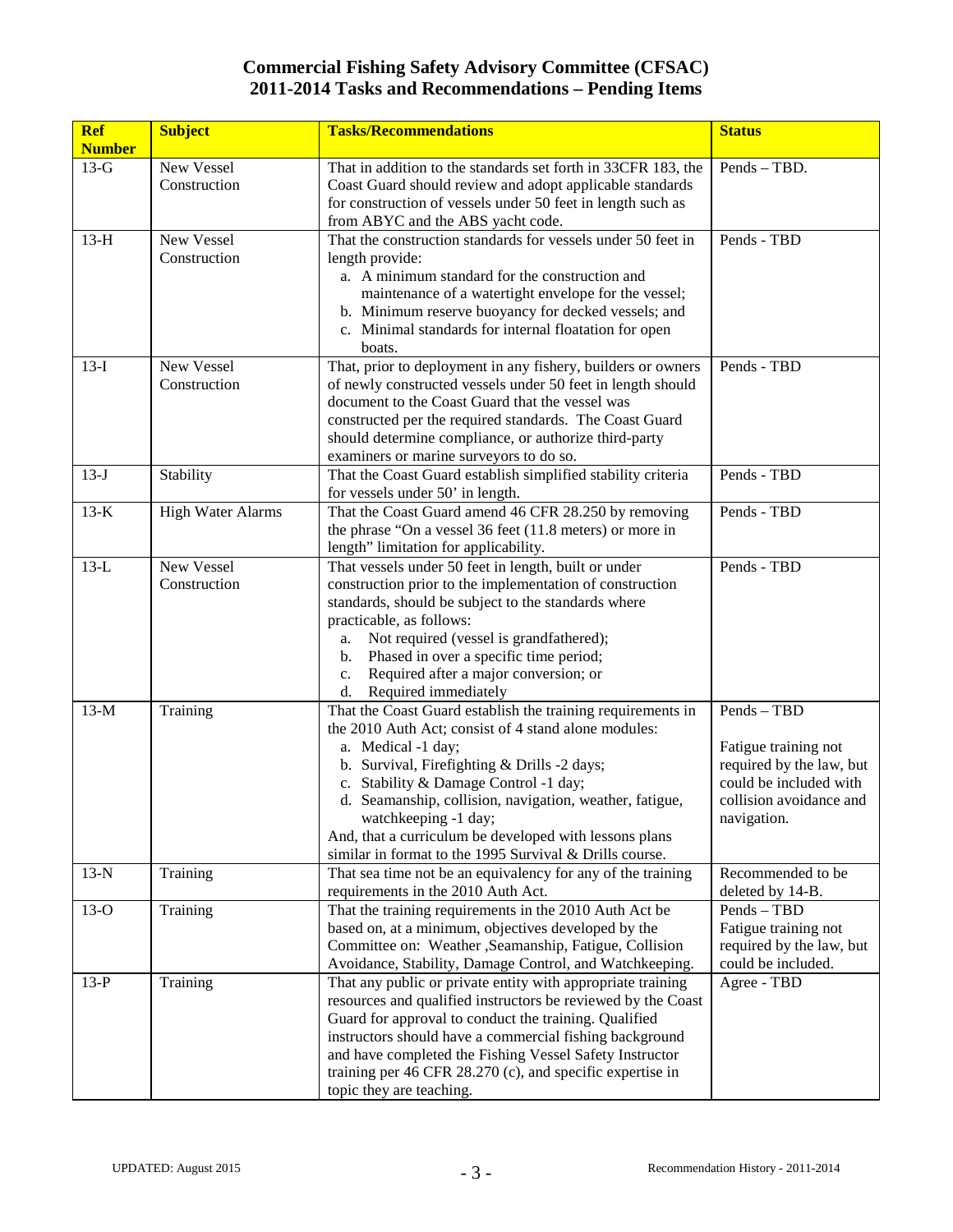| <b>Ref</b><br><b>Number</b> | <b>Subject</b>                                        | <b>Tasks/Recommendations</b>                                                                                                                                                                                                                                                                                                                                                                                                                                                                                                                                                                                                                                                                                                                                                                                                                                                                                                                                                                                                                                                                                                                                                                                                                                                                                                                                                                                                           | <b>Status</b>                                                                                           |
|-----------------------------|-------------------------------------------------------|----------------------------------------------------------------------------------------------------------------------------------------------------------------------------------------------------------------------------------------------------------------------------------------------------------------------------------------------------------------------------------------------------------------------------------------------------------------------------------------------------------------------------------------------------------------------------------------------------------------------------------------------------------------------------------------------------------------------------------------------------------------------------------------------------------------------------------------------------------------------------------------------------------------------------------------------------------------------------------------------------------------------------------------------------------------------------------------------------------------------------------------------------------------------------------------------------------------------------------------------------------------------------------------------------------------------------------------------------------------------------------------------------------------------------------------|---------------------------------------------------------------------------------------------------------|
| $13-Q$                      | Training                                              | That case studies be included in each of the training<br>modules, excluding the medical module, where students can<br>identify causal factors related to a casualty.                                                                                                                                                                                                                                                                                                                                                                                                                                                                                                                                                                                                                                                                                                                                                                                                                                                                                                                                                                                                                                                                                                                                                                                                                                                                   | Agree - TBD                                                                                             |
| $13-R$                      | Training                                              | That refresher training be required every 5 years for the<br>required competency training in the 2010 Auth Act, except<br>for the Medical Module where CPR and First Aid renewal<br>frequency would follow requirements of the issuing<br>organization. Refresher training should consist of a basic<br>16 hour course.                                                                                                                                                                                                                                                                                                                                                                                                                                                                                                                                                                                                                                                                                                                                                                                                                                                                                                                                                                                                                                                                                                                | Pends - TBD                                                                                             |
| $13-S$                      | <b>Alternate Safety</b><br><b>Compliance Programs</b> | That the Coast Guard develop Alternate Safety Compliance<br>Programs for specific regions and fisheries in conjunction<br>with regional ASCP working groups.                                                                                                                                                                                                                                                                                                                                                                                                                                                                                                                                                                                                                                                                                                                                                                                                                                                                                                                                                                                                                                                                                                                                                                                                                                                                           | Ongoing - Criteria to<br>be presented for<br>comment.                                                   |
| $13-T$                      | <b>Alternate Safety</b><br><b>Compliance Programs</b> | That Alternate Safety Compliance Programs stipulate that<br>vessels participating in multiple fisheries adhere to the<br>highest standards of ASCP's for those fisheries.                                                                                                                                                                                                                                                                                                                                                                                                                                                                                                                                                                                                                                                                                                                                                                                                                                                                                                                                                                                                                                                                                                                                                                                                                                                              | Ongoing - Criteria to<br>be presented for<br>comment.                                                   |
| $13-U$                      | <b>Alternate Safety</b><br><b>Compliance Programs</b> | That the Coast Guard work with industry groups to develop<br>a risk-based criteria menu for fisheries or regions for<br>specific Alternate Safety Compliance Program<br>requirements; using a matrix to identify applicable<br>compliance items.                                                                                                                                                                                                                                                                                                                                                                                                                                                                                                                                                                                                                                                                                                                                                                                                                                                                                                                                                                                                                                                                                                                                                                                       | Ongoing - Criteria to<br>be presented for<br>comment.                                                   |
| $13-V$                      | <b>Alternate Safety</b><br><b>Compliance Programs</b> | That the Coast Guard begin outreach to educate fishermen<br>on ASCP requirements being developed during dockside<br>exams, Regional Fisheries Management Council meetings,<br>and other venues.                                                                                                                                                                                                                                                                                                                                                                                                                                                                                                                                                                                                                                                                                                                                                                                                                                                                                                                                                                                                                                                                                                                                                                                                                                        | Ongoing - Criteria to<br>be presented for<br>comment.                                                   |
| $13-W$                      | <b>Vessel Examination</b>                             | That the Coast Guard continue the policy of CFV exams<br>every two years.                                                                                                                                                                                                                                                                                                                                                                                                                                                                                                                                                                                                                                                                                                                                                                                                                                                                                                                                                                                                                                                                                                                                                                                                                                                                                                                                                              | Letter to industry issued<br>Aug 2015.                                                                  |
| $13-X$                      | Survey and<br>Classification                          | That the Coast Guard inform the House Subcommittee on<br>CG&MT and Senate Subcommittee on OAF&CG that the<br>CFSAC did not and does not support survey and<br>classification requirements for new vessels greater than 50<br>feet per the following:<br>a. We participate in our advisory role because we believe<br>in the value of industry and public comment when<br>determining regulation. Industry is more accepting of<br>regulations when the process is participatory. There<br>was no public or industry input sought on classing of<br>fishing vessels.<br>b. The report to Congress on inspection of fishing<br>vessels introduced class and load line construction<br>standards, but did not suggest that maintaining class<br>certification. The report suggested annual inspection<br>by third parties with audits and reviews by the CG.<br>c. CFSAC believes in programs where fishing vessels<br>greater than 50 feet comply with hull and machinery<br>standards and fishery or geographic specific standards<br>based on operational risks.<br>d. CFSAC recommends that Congress amend Section<br>4503 to require new vessels to adhere to class and load<br>line design construction standards, but not require<br>class certification. Construction standards along with<br>mandatory compliance programs will offer adequate<br>safety without the burden of full class certification<br>expense on the fleet. | Partially conveyed<br>during Staff briefs.<br>Staff subsequently<br>received copy of<br>recommendation. |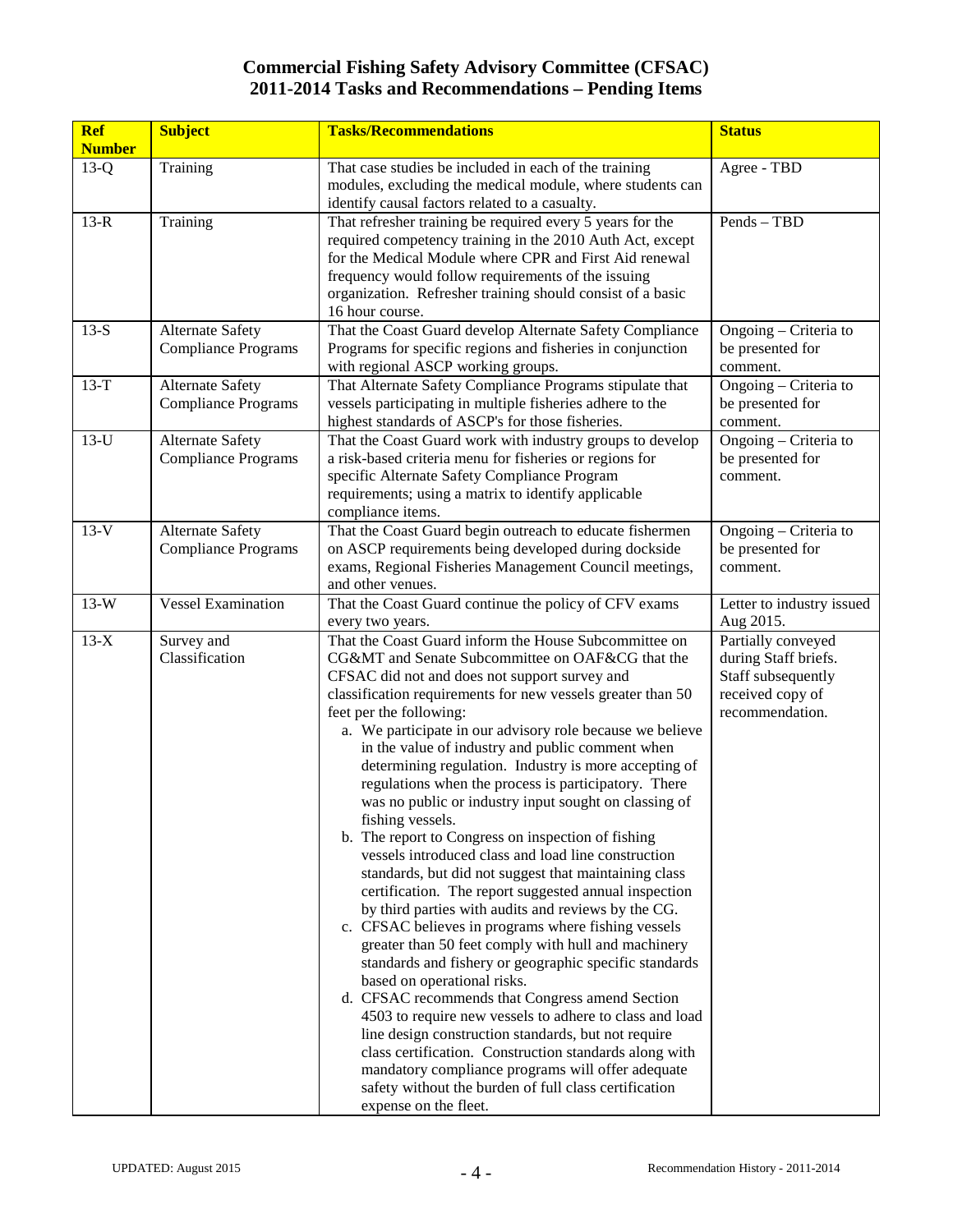| <b>Ref</b><br><b>Number</b> | <b>Subject</b>                                        | <b>Tasks/Recommendations</b>                                                                                                                                                                                                                                                                                                                                                                                                                                                                                                                                                                                                                                                                                                                                                                                                                                                                                                                                                                                                                                                                                                                                                                                                                                                                                                                                                                                                                                                                                                               | <b>Status</b>                                                                                                 |
|-----------------------------|-------------------------------------------------------|--------------------------------------------------------------------------------------------------------------------------------------------------------------------------------------------------------------------------------------------------------------------------------------------------------------------------------------------------------------------------------------------------------------------------------------------------------------------------------------------------------------------------------------------------------------------------------------------------------------------------------------------------------------------------------------------------------------------------------------------------------------------------------------------------------------------------------------------------------------------------------------------------------------------------------------------------------------------------------------------------------------------------------------------------------------------------------------------------------------------------------------------------------------------------------------------------------------------------------------------------------------------------------------------------------------------------------------------------------------------------------------------------------------------------------------------------------------------------------------------------------------------------------------------|---------------------------------------------------------------------------------------------------------------|
| $13-Y$                      | Training                                              | That the Coast Guard accept the training objectives as<br>amended for the four training modules (see number 13-M)<br>covering the topics required by the 2010 Auth Act.                                                                                                                                                                                                                                                                                                                                                                                                                                                                                                                                                                                                                                                                                                                                                                                                                                                                                                                                                                                                                                                                                                                                                                                                                                                                                                                                                                    | Pends - TBD.                                                                                                  |
| $13-AA$                     | <b>Alternate Safety</b><br><b>Compliance Programs</b> | That the Coast Guard consider the following as minimum<br>standards for Alternative Safety Compliance Programs, as<br>appropriate for vessels that will be subject to ASCPs:<br>a. Stability Standards:<br>i. A "simplified" stability standard for vessels $<$ 79'.<br>Stability calculated by architect for vessels > 79'.<br>11.<br>b. Haul-out: not to exceed every three (3) years<br>c. Watertight Integrity:<br>i. Watertight/weathertight closures:<br>1) Closures clearly labeled "Open for transit only<br>- keep closed at sea"<br>2) All dogs/closure devices are operable<br>3) Closures tested for fit and watertight integrity<br>4) Seal not painted, badly cracked or deteriorated<br>Below deck watertight doors, hatches, bulkheads<br>ii.<br>5) Original internal watertight subdivision<br>maintained or restored<br>6) No bulkhead penetrations.<br>7) Watertight doors are operable; seals intact<br>d. Machinery systems:<br>Fuel piping on pressure side is seamless steel,<br>$\mathbf{i}$ .<br>annealed copper, or brass tubing or nickel copper<br>meeting SAE standards. Non-metallic hose under<br>10 psi is allowed only where flexibility is required<br>to prevent damage from vibration.<br>e. Life Saving Equipment and Arrangements<br>i. Immersion suits maintained to manufactures specs.<br>Immersion suits fitted with a Coast Guard-<br>ii.<br>approved strobe type PML.<br>There must be a closure on the machinery space hatch.<br>f.<br>g. Freon detector on vessels with Freon refrigeration. | Ongoing as ASCPs are<br>being developed. Final<br>draft guidelines will be<br>provided for public<br>comment. |
| $14-A$                      |                                                       |                                                                                                                                                                                                                                                                                                                                                                                                                                                                                                                                                                                                                                                                                                                                                                                                                                                                                                                                                                                                                                                                                                                                                                                                                                                                                                                                                                                                                                                                                                                                            | Pends - TBD.                                                                                                  |
|                             | Training                                              | That the Crew Endurance (Fatigue) objectives be placed<br>under the WatchKeeping competency per 13-M &O.                                                                                                                                                                                                                                                                                                                                                                                                                                                                                                                                                                                                                                                                                                                                                                                                                                                                                                                                                                                                                                                                                                                                                                                                                                                                                                                                                                                                                                   | Fatigue not required,<br>but could be included.                                                               |
| $14-B$                      | Training                                              | That recommendation 13-N be rescinded.                                                                                                                                                                                                                                                                                                                                                                                                                                                                                                                                                                                                                                                                                                                                                                                                                                                                                                                                                                                                                                                                                                                                                                                                                                                                                                                                                                                                                                                                                                     | Pends, but concur.                                                                                            |
| $14-C$                      | Training                                              | That recommendation 13-P be revised to read at the end<br>"and/or specific expertise in the topic they are teaching."                                                                                                                                                                                                                                                                                                                                                                                                                                                                                                                                                                                                                                                                                                                                                                                                                                                                                                                                                                                                                                                                                                                                                                                                                                                                                                                                                                                                                      | Pends, but concur.                                                                                            |
| $14-D$                      | <b>Alternate Safety</b><br><b>Compliance Programs</b> | That the Coast Guard formally request NIOSH to assist in<br>data analysis for development of ASCPs.                                                                                                                                                                                                                                                                                                                                                                                                                                                                                                                                                                                                                                                                                                                                                                                                                                                                                                                                                                                                                                                                                                                                                                                                                                                                                                                                                                                                                                        | Ongoing                                                                                                       |
| $14-E$                      | <b>NIOSH Support</b>                                  | That the Coast Guard provide letters of support to NIOSH<br>on research proposal.                                                                                                                                                                                                                                                                                                                                                                                                                                                                                                                                                                                                                                                                                                                                                                                                                                                                                                                                                                                                                                                                                                                                                                                                                                                                                                                                                                                                                                                          | Completed when<br>requested.                                                                                  |
| $14-F$                      | <b>NIOSH Support</b>                                  | That the Coast Guard assist NIOSH efforts by hiring interns<br>or assigning temporary details to collect information from<br>MISLE on casualty data needed for ASCP development.                                                                                                                                                                                                                                                                                                                                                                                                                                                                                                                                                                                                                                                                                                                                                                                                                                                                                                                                                                                                                                                                                                                                                                                                                                                                                                                                                           | Will consider where<br>possible and funding<br>allows.                                                        |
| $14-G$                      | <b>Alternate Safety</b><br><b>Compliance Programs</b> | That the CFSAC supports the ASCPs and concepts for<br>vessels at least 50 feet in length. Due to regional and fleet<br>specific natures, program development, approval, and<br>administration should be delegated to Districts.                                                                                                                                                                                                                                                                                                                                                                                                                                                                                                                                                                                                                                                                                                                                                                                                                                                                                                                                                                                                                                                                                                                                                                                                                                                                                                            | May be considered after<br><b>ASCP</b> framework<br>finalized and feedback<br>from industry.                  |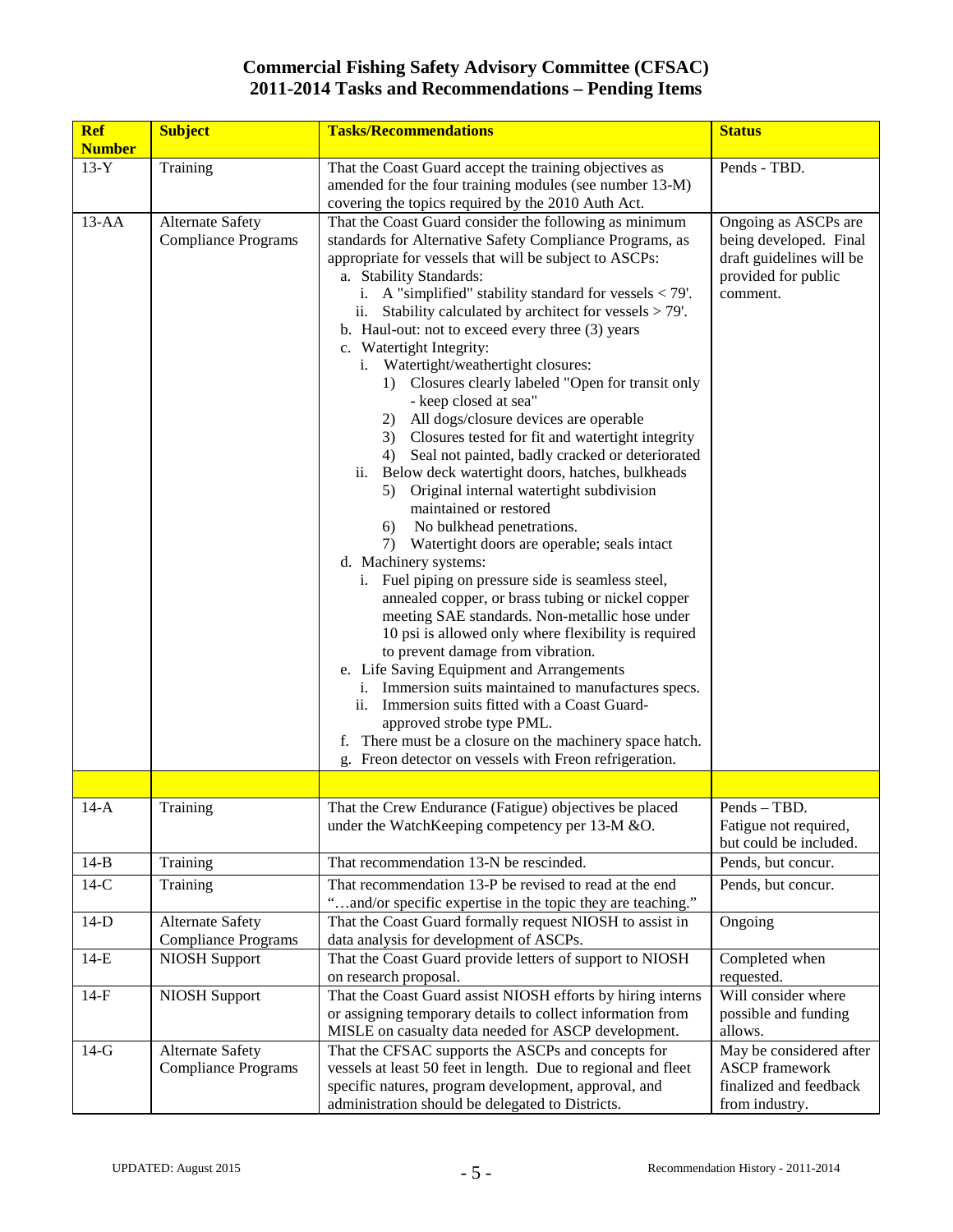| <b>Ref</b><br><b>Number</b> | <b>Subject</b>                                        | <b>Tasks/Recommendations</b>                                                                                                                                                                                                                                                                                                                                                                                                                            | <b>Status</b>                                                                             |
|-----------------------------|-------------------------------------------------------|---------------------------------------------------------------------------------------------------------------------------------------------------------------------------------------------------------------------------------------------------------------------------------------------------------------------------------------------------------------------------------------------------------------------------------------------------------|-------------------------------------------------------------------------------------------|
| $14-H$                      | <b>Alternate Safety</b><br><b>Compliance Programs</b> | That the CFSAC approves of changes to the draft ASCP<br>matrix and the draft of a policy letter on ASCP guidelines.                                                                                                                                                                                                                                                                                                                                     | Matrix and policy letter<br>are being reviewed for<br>public availability and<br>comment. |
| $14-I$                      | Training                                              | That the updates and modifications to the Training<br>Objectives for operator competencies be accepted as<br>presented to the Committee.                                                                                                                                                                                                                                                                                                                | Pends-TBD. Overall<br>curricula development<br>is required.                               |
| $14-J$                      | Training                                              | That updates in survival equipment products and practices<br>be added as an item in refresher training for operator<br>competencies.                                                                                                                                                                                                                                                                                                                    | Pends development of a<br>standard curriculum.                                            |
| $14-K$                      | Traning                                               | That a risk analysis exercise (eg GAR Model) be added to<br>the objectives for the Drill/Survival/Fire module.                                                                                                                                                                                                                                                                                                                                          | Pends-TBD.                                                                                |
| $14-L$                      | Training                                              | That a Skills Performance Checklist be included with the<br>competency training modules.                                                                                                                                                                                                                                                                                                                                                                | Pends-TBD                                                                                 |
| $14-M$                      | Survey and<br>Classification                          | That the USCG inform the House Subcommittee on Coast<br>Guard & Maritime Transportation and the Senate Oceans,<br>Atmosphere, Fisheries and Coast Guard Subcommittee that<br>the Commercial Fishing Safety Advisory Committee<br>(CFSAC) did not and does not support classification<br>requirements for new vessels at least 50 feet in length built<br>after July 1, 2013.                                                                            | The subcommittees<br>received a copy of<br>recommendation.                                |
|                             |                                                       | We participate in our advisory role because we believe in<br>the value of industry and public comment when<br>determining how our industry is regulated. The industry is<br>more accepting of regulations impacting safety when the<br>process is participatory. There was no public comment or<br>industry input sought concerning the classification of<br>fishing vessels.                                                                           |                                                                                           |
|                             |                                                       | The CFSAC believes strongly that to solve safety concerns<br>within the commercial fishing industry that we should start<br>with the casualty data and consider both the economic<br>concerns of the fishing industry and the staffing concerns of<br>the United States Coast Guard. Requiring new fishing<br>vessels to be classed is not based on the casualty data and<br>does not take in account the economic concerns of the<br>fishing industry. |                                                                                           |
|                             |                                                       | The Report to Congress for the Inspection of Commercial<br>Fishing Industry Vessels did introduce classification and<br>load line standards as design and construction standards but<br>did not suggest requiring regulation to obtain classification<br>certification. The report suggested vessels would be<br>inspected annually by third parties with audits and reviews<br>conducted by the Coast Guard.                                           |                                                                                           |
|                             |                                                       | This committee believes in compliance programs where all<br>fishing vessels greater than 50' must comply with hull and<br>machinery standards as well as fishery specific or<br>geographic specific standards because of specific risks<br>associated with a fishery, a gear type or an area of<br>operation.                                                                                                                                           |                                                                                           |